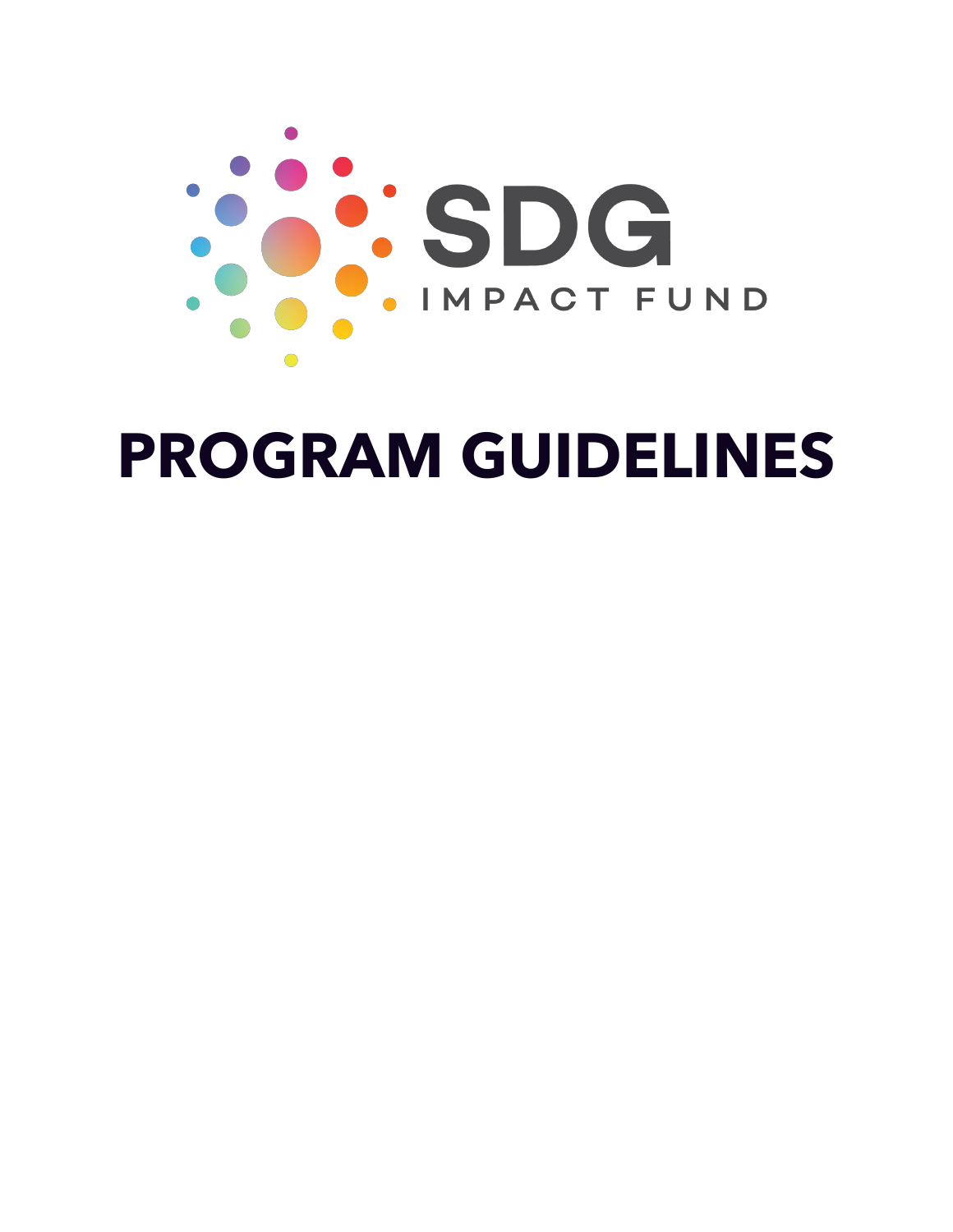

#### **INTRODUCTION**

Welcome to SDG Impact Fund. We strive to assist donors in maximizing the impact of their charitable gifts and hope that you'll make full use of the services we offer.

The purpose of the Donor Advised Fund program is to create an opportunity for people like you to give back to their communities in an informed and active way. This handbook is designed to explain the Fund's procedures and to answer some of the basic questions you may have about your Donor Advised Fund. It is a useful orientation for new donors and a handy refresher for those with established funds. Our goal is to make participation in the work of the Fund as rewarding as possible.

We are dedicated to meeting the diverse needs and interests of our donors. We attempt to personalize our donor services in a variety of ways. But most of all, we want to get to know your charitable interests so that we are better able to assist you in meeting your charitable giving goals.

SDG Impact Fund is a publicly-supported organization, created to assist donors in benefiting the charitable causes they support. SDG Impact Fund supports international, national, and local philanthropic efforts to meet the highest of needs and improve the quality of life for all.

#### **MISSION**

To be the pioneering Donor Advised Fund bringing donor centric philanthropy to the forefront of attaining the 17 SDGs through executing all we do at the highest levels of integrity, accountability and excellence.

#### **CHARACTERISTICS OF DONOR ADVISED FUNDS**

A Donor Advised Fund is a charitable fund established by a donor (an individual, family, trust or business) into which they contribute cash or assets, receive a tax deduction and continue to have the opportunity to be involved in its charitable use. A Donor Advised Fund offers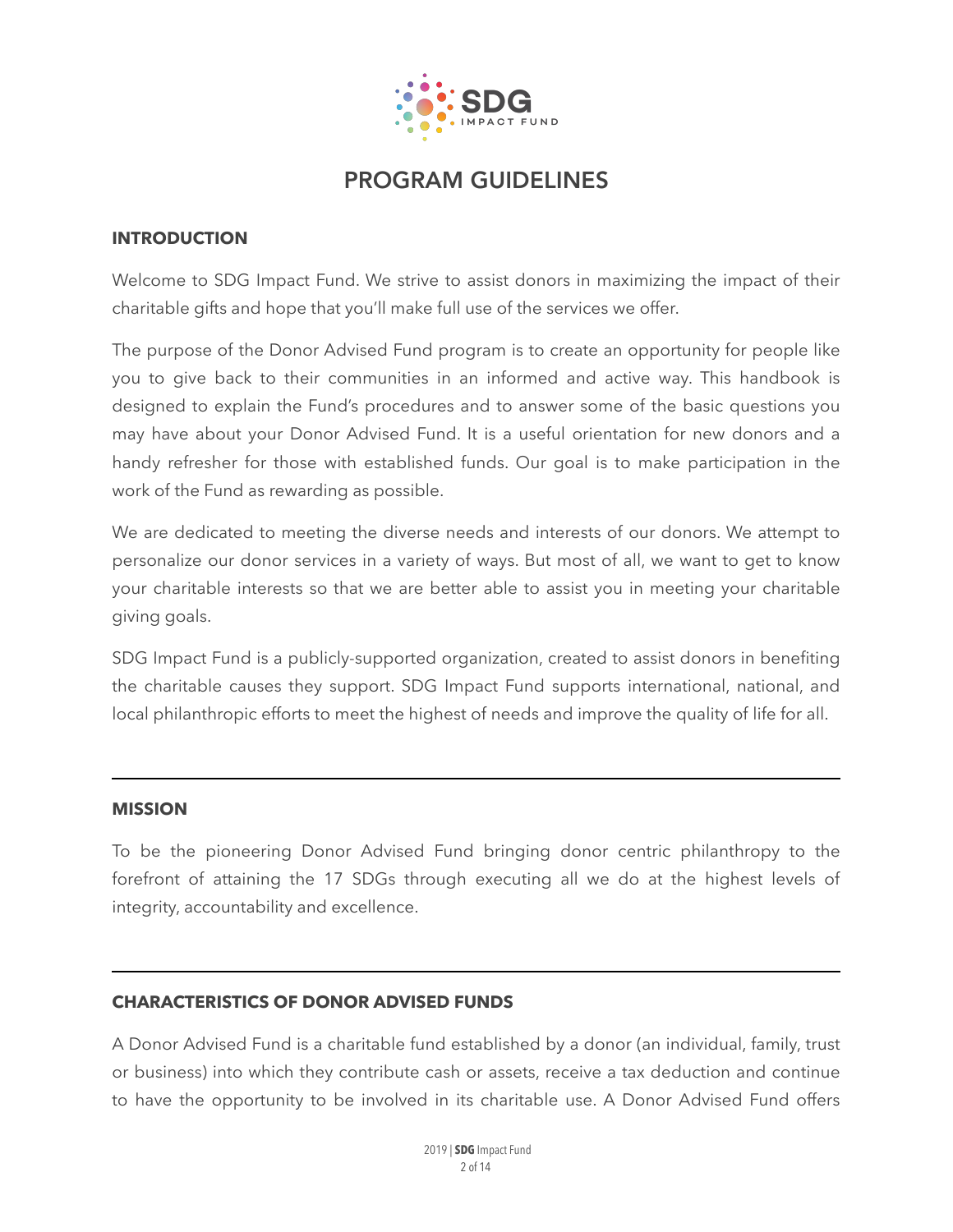

active participation in the grant process by allowing you or your designee to recommend the grant recipients. It affords all the advantages of a private foundation with greater tax benefits and none of the administrative tasks.

A Donor Advised Fund can be created at SDG Impact Fund in a variety of ways—cash donations or appreciated securities, for example. It's a perfect vehicle for those who wish to participate actively in grant making and retain philanthropic flexibility.

A Donor Advised Fund is an irrevocable charitable gift of cash or securities from which you have the opportunity to recommend disbursements for charitable causes. Any recommendations regarding distributions from the Fund shall be advisory only. Such recommendations shall not be binding upon the Fund and the final decision regarding any distributions from the Fund is the decision of the Board of Directors of the Fund.

Funds established at SDG Impact Fund are component funds of the Fund, a not-for-profit corporation organized under the laws of the state of Georgia whose application to the IRS for recognition of its tax-exempt status under Section 501(c)(3) of the Internal Revenue Code is pending. All contributions to the Fund are treated as gifts to a public charity.

#### **BENEFITS OF DONOR ADVISED FUNDS**

#### **Simplicity and Efficiency**

Through the Fund, you can centralize and streamline your philanthropy. For example, SDG Impact Fund Fund for the Arts allows you to recommend grants to many different nonprofit organizations without having to make separate contributions to each organization. Responsibility for the administrative work associated with charitable giving is transferred to the Fund and your anonymity can be protected if desired.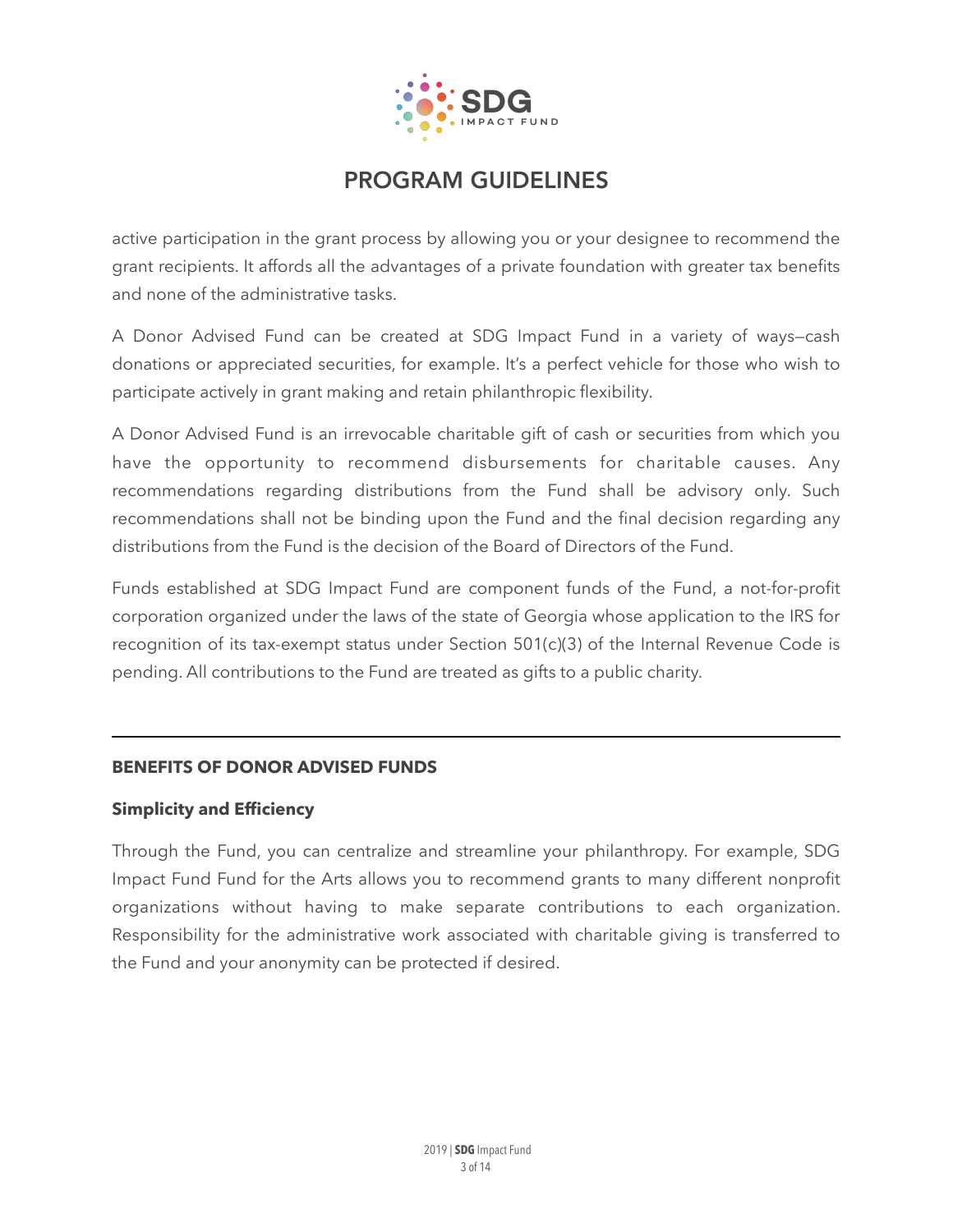

### **Anonymity**

No other option for charitable giving enables complete anonymity on the part of the donor.

## **Reduced Costs**

Establishing a Donor Advised Fund is a relatively cost-effective way for donors to reap maximum tax benefits while supporting local and national causes. Because SDG Impact Fund is a Donor Advised Fund sponsoring public charity, account holders have few administrative responsibilities. SDG Impact Fund allow donors to simply recommend grants through our online web portal, which also provides consolidated reporting and record keeping, all in one convenient location. SDG Impact Fund donors are not required to file 990's, keep track of gift receipts or hire tax/legal professionals.

### **Flexibility**

You receive a charitable tax deduction in the full amount you give to a Donor Advised Fund in the year of your contribution, but you can make decisions regarding distribution for many years thereafter. Your fund continues to be invested and grows tax-free in a well-diversified, professionally-managed portfolio.

#### **Maximum Tax Deductions**

Donors who contribute long-term appreciated securities to the Fund get a double federal tax benefit. Gifts of appreciated securities are deductible at their full market value if they were owned longer than twelve months. The capital gains tax on the stock's appreciation (the difference between the stock's cost and its current fair market value) is completely avoided. Every individual's tax situation is unique and we suggest that individuals consult their tax advisor with respect to maximizing tax benefits.

#### **Expertise**

Your partnership with the Fund is an opportunity to learn about philanthropy from experienced, professional grant makers. Philanthropic Advisors are available to review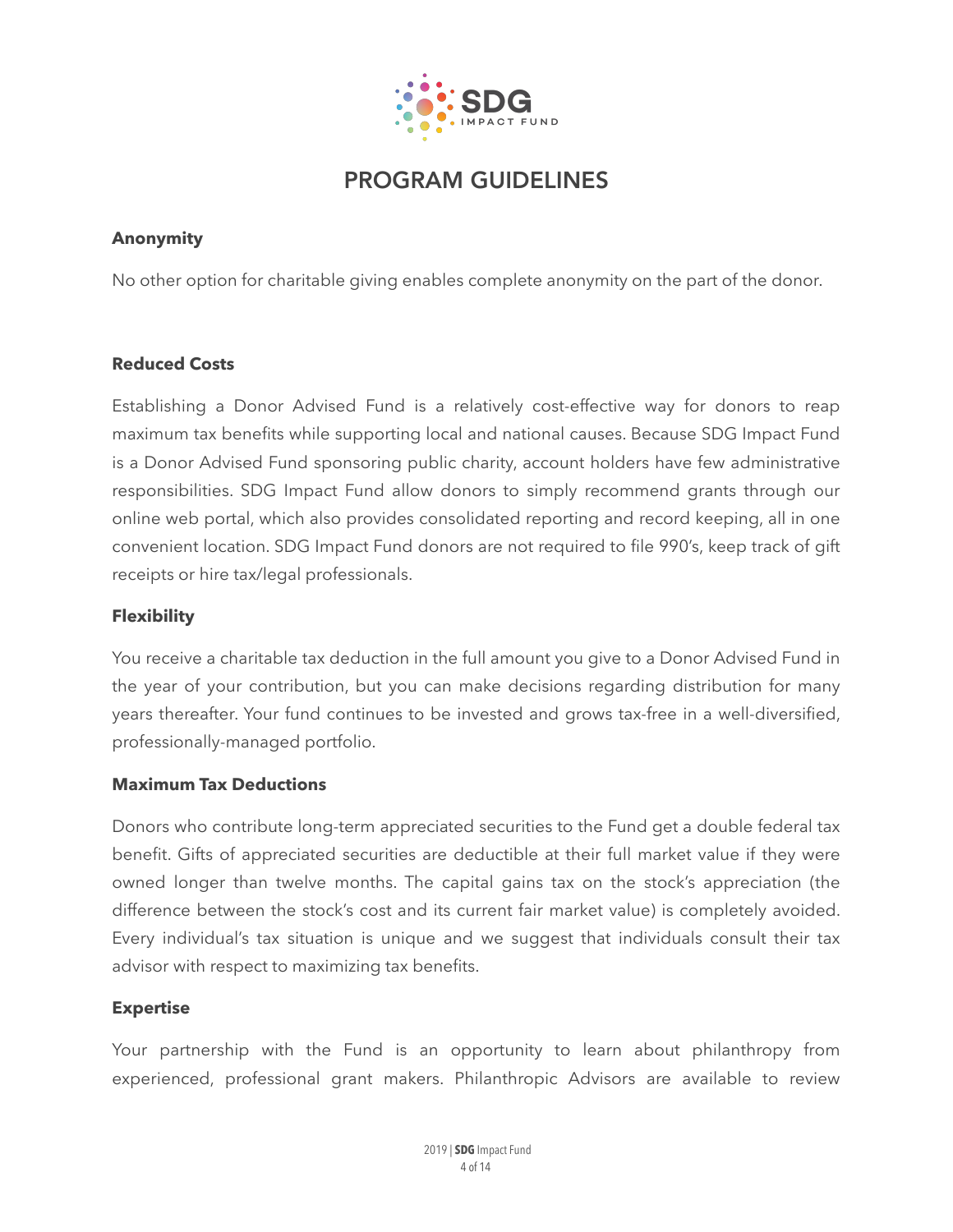

requests and make recommendations. If you wish, we will bring your attention to organizations working in areas of your charitable interest.

#### **Personalization**

As part of the Donor Advised Fund opening process, you will be asked to name your fund. The fund may be named for yourself, your family, your company, a relative, a friend or in memory of a loved one (e.g., "The Smith Family Charitable Fund"). Another option is to choose a name that reflects your particular charitable interest such as "The Smith Educational Fund".

#### **Attractive Alternative to a Private Foundation**

A private foundation can be an appropriate vehicle in the right circumstances. However, the disadvantages of private foundations, including costs, administration, annual tax filings to the IRS and lesser tax benefits, cause many people to seek a better alternative. A Donor Advised Fund may be that better alternative. Private foundations can be terminated and the assets easily transferred to a Donor Advised Fund with SDG Impact Fund.

#### **Donate Now, Decide Later**

Even if you are unsure how you want to allocate your charitable contributions, you can create a fund now and reap the tax benefits in the current calendar year. At a later date, you can provide your specific recommendations regarding charities, amounts and timing of grants.

#### **SETTING UP A DONOR ADVISED FUND**

To create a Donor Advised Fund, you sign a Giving Fund Agreement—a document that conveys your gift to SDG Impact Fund—as well as a Giving Fund Application—a document that specifies grant recommendation authority and fund investment options. A donor is the person who establishes the fund and a donor advisor(s) is designated by the donor in the Giving Fund Application as the only person(s) who can recommend disbursements from the fund. In the application, you may name yourself as an advisor, either to act alone or with another individual (or individuals). It is recommended that if more than one person is listed as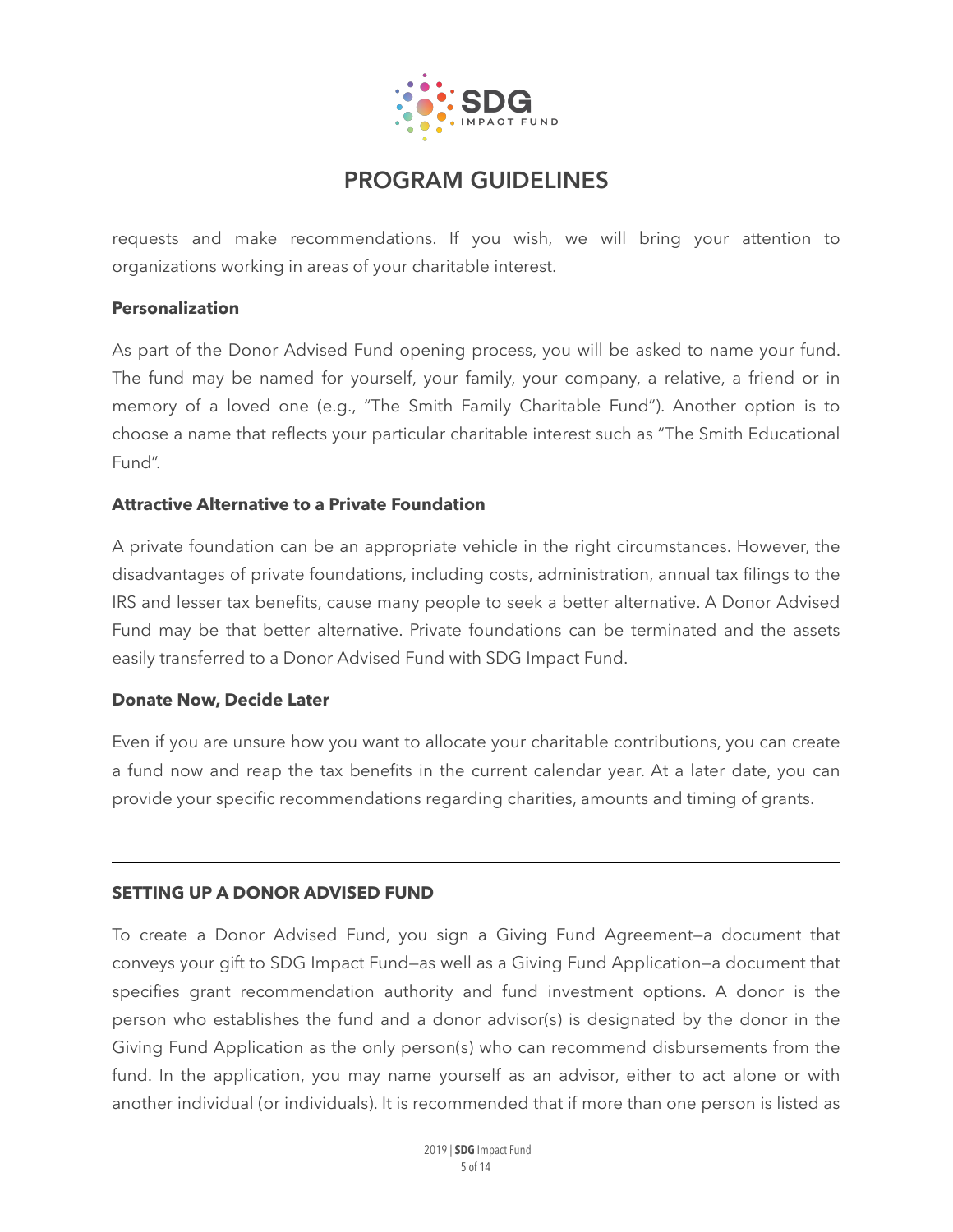

a donor advisor, that one person be specifically designated to act as the chairperson for the fund in submitting grant recommendations to the Fund.

#### **Donors**

Gifts from individuals, trusts, estates, charitable remainder trusts, charitable lead trusts, corporations and other entities under the program will be accepted by SDG Impact Fund to establish a Donor Advised Fund.

#### **Primary Advisor**

The Primary Advisor typically is the primary donor to the fund. The Primary Advisor has the authority to recommend grants and investment allocations, name and remove joint advisors, secondary advisors, successors and/or charitable beneficiaries to the fund. They will have online access to view all fund information, activity and statements. All fund correspondence will be sent to the Primary Advisor at the Primary Advisor's address of record.

#### **Joint Advisors**

The Primary Advisor may name a Joint Advisor (typically a spouse, sibling, family member, etc.) to the fund. Each Joint Advisor will have full and equal privileges to recommend grants, to recommend changes to investment allocations, to name and remove secondary advisors (see below), successors and/or charitable beneficiaries to the fund and to name and remove additional advisors with the same privileges.

#### **Secondary Advisors**

The Primary Advisor may name Secondary Advisors who may recommend grants from the fund. A Secondary Advisor is usually a child, relative or friend whom the donor believes will recommend grants from the fund that are consistent with the donor's areas of interest. A Secondary Advisor does not automatically become a Successor Advisor to the fund (see below). However, you can name Successor Advisors to assume responsibility for the fund after the death of all original donors.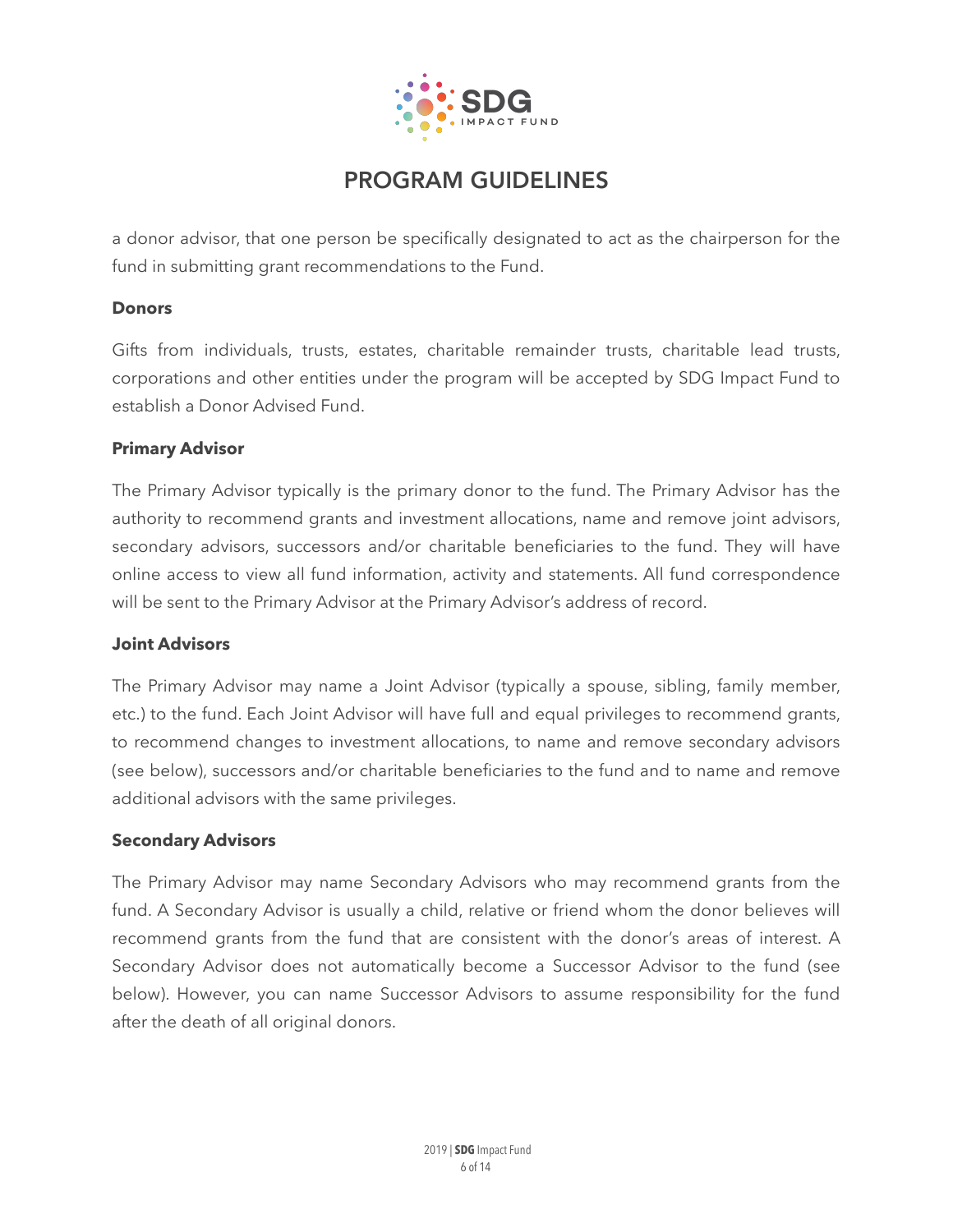

### **Agents**

The Donor(s), Primary Advisors and Successor Advisors ("Advisors") may appoint an Agent or Agents who may be granted "read only" access rights to view the Advisor's fund. The Advisor can also give such Agent the power to transmit grant and investment allocation recommendations on behalf of such Advisor. If granted the authority to transmit an Advisor's grant and investment allocation recommendations, such Agent shall only act pursuant to the directions of the Advisor which directions shall be memorialized in writing.

#### **Successor Advisors**

When a Donor Advised Fund is established, the Primary Advisor to the fund may select any person or persons to assume the privileges and responsibilities associated with the fund upon the death or incapacity of the Primary Advisor and Joint Advisor (if named) on the fund ("Successor Advisor"). Written notification and verification of the death or incapacity of the Primary Advisor and Joint Advisor(s) (if named) to the fund is required prior to becoming a Successor Advisor to the fund. Successor Advisors can be granted full privileges regarding grant recommendations and investment pool designation or may be granted limited privileges at the discretion of the donor. SDG Impact Fund will recognize recommendations from any single Successor Advisor unless otherwise specified in the Giving Fund Application.

#### **Charitable Beneficiary**

If the Primary Advisor fails to designate Successor Advisors but has recommended a qualified charitable recipient or recipients for the fund's assets upon the death of all original donors, the remaining fund balance will be distributed—as a designated percentage annually for the remaining term of the fund—to the recommended qualified charitable recipient or recipients subject to final approval by SDG Impact Fund's Board of Directors. If the Primary Advisor fails to designate Successor Advisors or recommend a qualified charitable recipient or recipients for the fund's assets upon the death of all original donors, the remaining fund balance will be distributed to a designated SDG Impact Fund Community Impact Fund, selected by SDG Impact Fund's Board of Directors.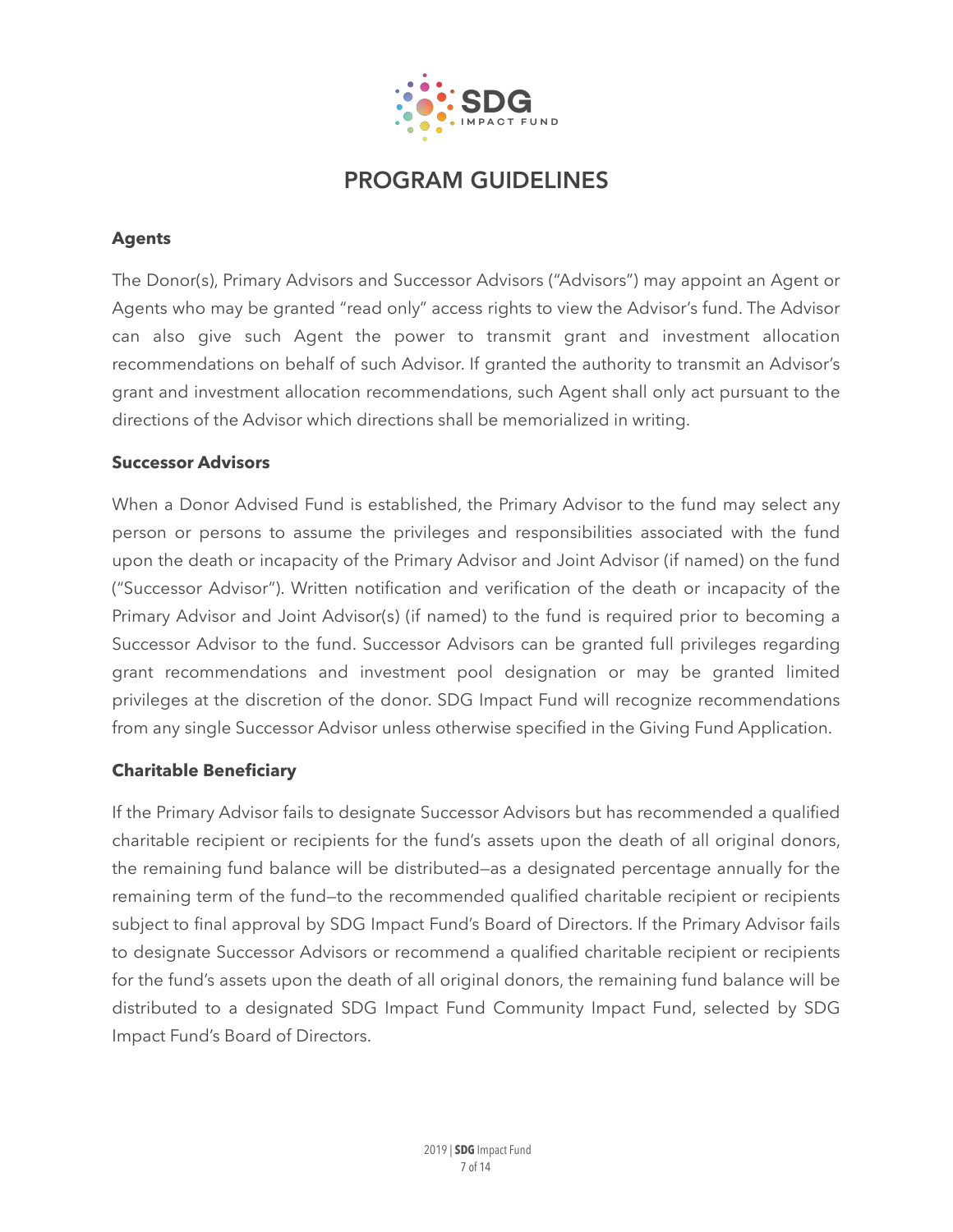

#### **VARIANCE POWER**

It is understood that all assets contributed to the Fund become irrevocable gifts to the Fund, and the ultimate authority and control of all property in the Fund rests with SDG Impact Fund. All funds established at the Fund are subject to the organization's variance power, as set forth in the Fund's bylaws. Variance power gives the Board of Directors of SDG Impact Fund the power, without the approval of any donor, trustee, custodian, agent or other person or entity, to modify any restriction or condition on the distribution or investment of funds for any specified charitable purpose or to any specified organization if, in the sole judgment of the Board of Directors, such restriction or condition becomes, in effect, unnecessary, incapable of fulfillment, or inconsistent with the charitable needs of the community served by the corporation or if, in the sole judgment of the Board of Directors, other circumstances warrant such modifications.

#### **MINIMUM VALUE**

SDG Impact Fund recommends a minimum of \$25,000 to start a Donor Advised Fund but we are eager to work with you to accomplish your charitable goals and discuss your individual circumstances. On a case-by-case basis, we will accept a \$5,000 contribution to start a fund. We will start a fund, with some limitations on grant-making.

#### **ADDITIONAL CONTRIBUTIONS**

Contributions such as cash and appreciated securities can be made at any time. Gifts of real estate and certain other tangible assets can only be accepted with prior approval, subject to review by the Board of Directors.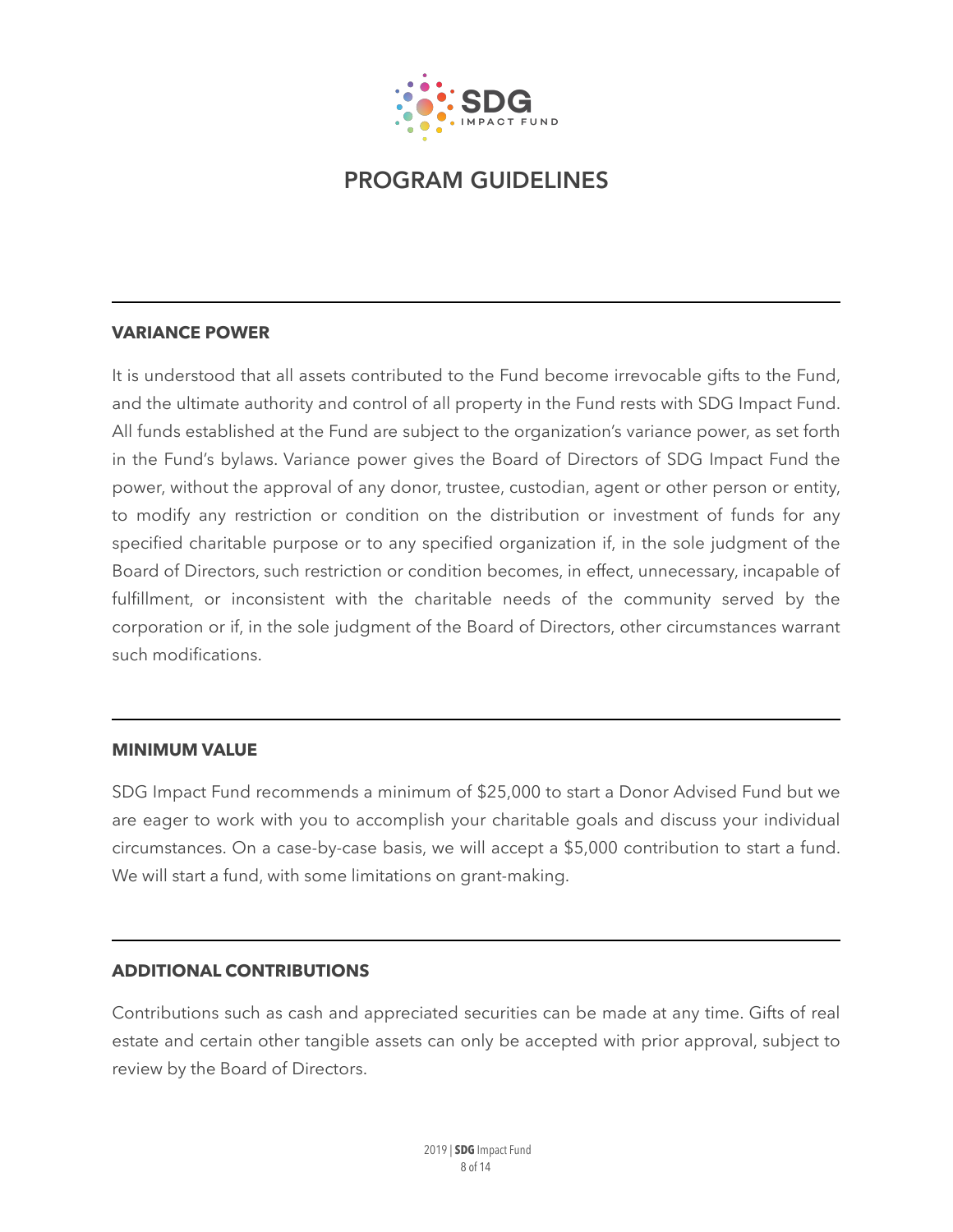

Gifts to a public charity, unlike contributions to a private foundation, have the benefit of the maximum charitable deduction permitted under current laws. The charitable gift you make to establish a Donor Advised Fund, and any subsequent contributions to the fund, are fully deductible as gifts to a public charity. SDG Impact Fund is defined as a public charity under sections 501(c)(3) and 170(b)(1)(A) of the Internal Revenue Code. All gifts to the fund are acknowledged by gift receipt letter that may be used as evidence of the charitable contributions for tax purposes.

All checks should be made payable to SDG Impact Fund SDG Impact Fund with the specific fund identified either on the payee line ("SDG Impact Fund/Your Fund") or on the memo line. This ensures ready acceptance by banks and accountability by SDG Impact Fund.

Some Donor Advised Funds conduct fundraising events or solicitations to grow their fund. All solicitations on behalf of a fund at SDG Impact Fund must meet our fundraising activity guidelines in advance of fundraising or solicitation. Staff will provide these guidelines upon request.

#### **DISTRIBUTIONS**

The donor advisor(s) recognized in the Giving Fund Agreement may submit grant recommendations to one or more charities by accessing our Grant Recommendation Form online (www.sdgimpactfund.org). Grants may only be made to publicly supported 501(c)(3) charities, schools or government entities. Minimum recommendations of \$250 are encouraged in order to make the most efficient use of SDG Impact Fund's resources. Grants may be for undesignated support or you may designate the grant be used for a particular purpose. If no designation is stated, we will assume that the grant is to be used for general support.

SDG Impact Fund will research and document the charitable status of the proposed recipient organizations and the charitable nature of their activities, when necessary. With the support of our grant-making staff, the Fund reviews the recommendations using criteria established by our Board of Directors in accordance with IRS guidelines.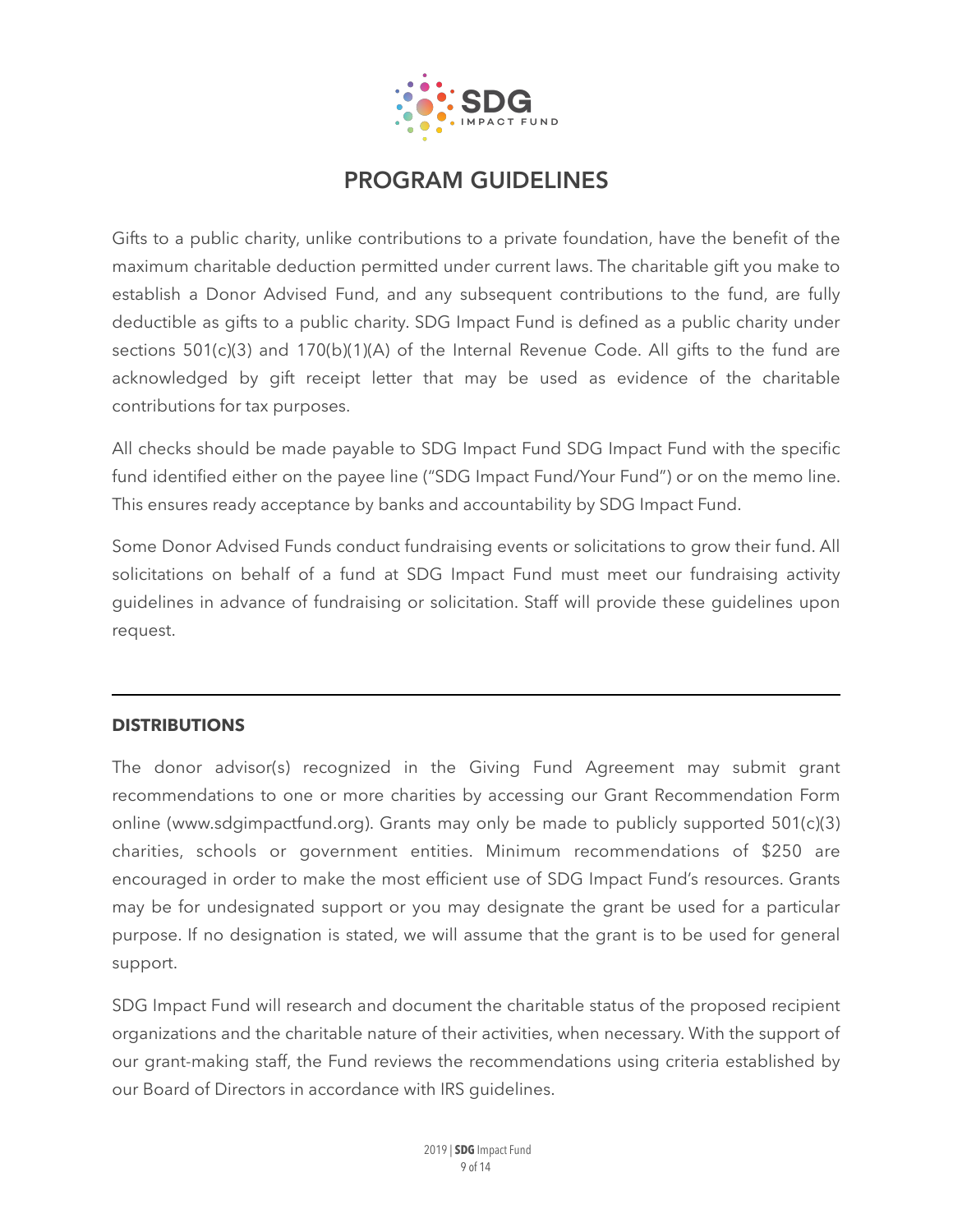

The Fund's primary interest is the support of and fulfillment of the 17 SDGs. As these are global goals, we recognize the tremendous effort it will take to fulfill these, and that initiatives and collaborations will span country boarders. While grants to national nonprofit institutions throughout the U.S. are relatively straightforward, grants to international charitable organizations outside of this U.S. are possible, and we will work hand in hand with donors in fulfilling their advisements.

#### **Restrictions on Distributions**

The IRS is specific about some limitations on the types of grants that can be made from a Donor Advised Fund. Distributions from the fund may not be used to fulfill any preexisting pledge or for any personal benefit for donor(s), fund advisor(s) or any related party, including personal grants, loans, compensation, reimbursements and other similar payments. Additional examples of a personal benefit include: memberships in a nonprofit organization, tickets to fundraising dinners or golf tournaments, and goods purchased at charitable auctions and other fundraising events. In addition, distributions may not be made to private foundations or individuals, used for political contributions, lobbying or to support political campaigns.

#### **Minimum Fund Activity**

If your fund is dormant for three (3) years (no grant recommendations from the fund), SDG Impact Fund will make every effort to contact you, your advisor(s) and/or successor(s) to request that a grant recommendation be made. If you, your advisor(s) and/or successor(s) do not respond within 60 days, SDG Impact Fund will transfer 5% of your fund balance to a named SDG Impact Fund.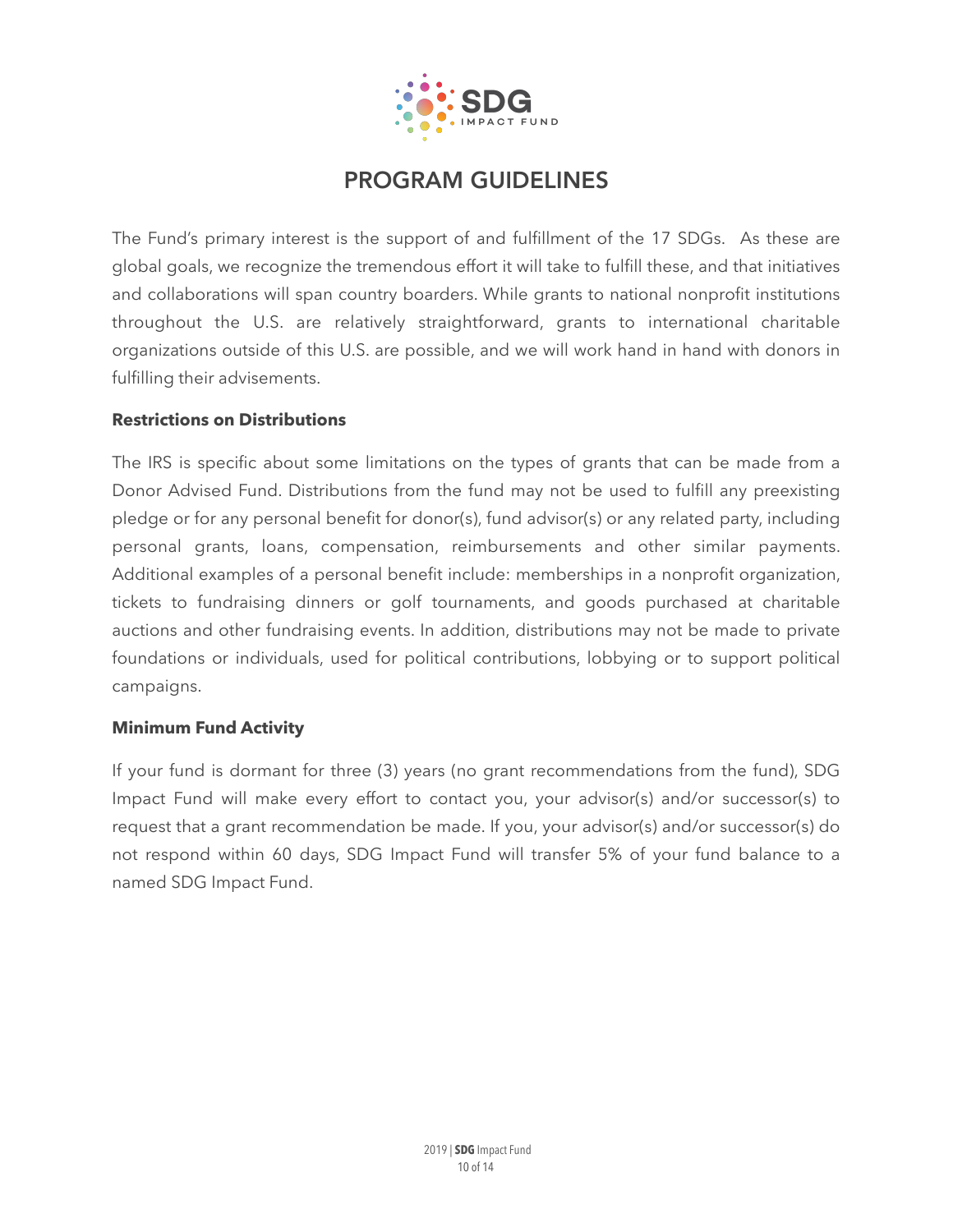

### **COMMON GRANTS & REQUESTS**

Here is a list of the most common types of grants made to nonprofit organizations and what they typically mean to those organizations:

#### **Unrestricted**

An unrestricted grant allows the nonprofit to use the dollars to support the organization where most needed.

#### **Operating/General Support**

An operating grant provides for the day-to-day costs of running the nonprofit organization.

#### **Project/Program**

A project or program grant supports a specific activity.

#### **Capital or Campaign Endowment**

A capital grant provides support for the purchase of property, the construction of a facility, remodeling/expansion of a facility or purchase of equipment.

#### **Endowment or Restricted**

Some nonprofits have endowment funds. The endowment fund is a permanent annual source of income for the operating or program expenses of the organization.

#### **Challenge or Matching**

A challenge or matching grant helps a nonprofit organization leverage additional dollars through a fundraising campaign.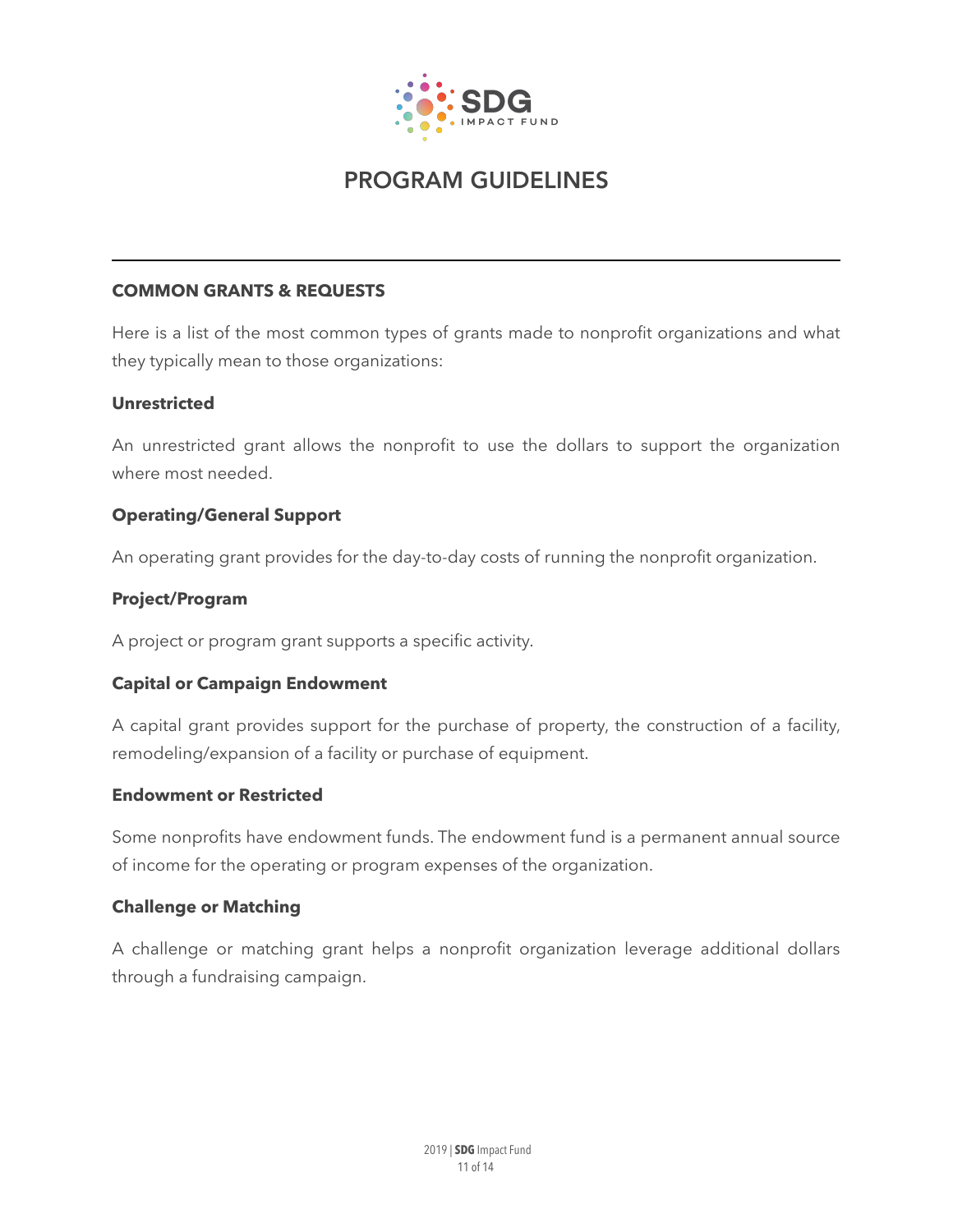

#### **MAINTAINING CONTACT WITH GRANT RECIPIENTS**

When the Fund makes a grant from a Donor Advised Fund, the charitable organization receiving the grant is informed by letter. A copy of the grant distribution letter is sent to you as confirmation. Unless you request otherwise, any distribution from a Donor Advised Fund shall identify the name of the fund and the name and address of the fund's primary contact person for acknowledgment purposes.

We make every effort to respond promptly to your grant recommendations. Checks to organizations previously known to the Fund will be issued in a timely manner – usually within five business days of receipt of the grant recommendation. Fund staff will gather basic data and follow through with appropriate actions as quickly as possible.

#### **ADDITIONAL WAYS TO SUPPORT SDG IMPACT FUND**

Each year, individuals, foundations and corporations contribute to the Fund. Gifts to any of SDG Impact Fund help to meet the needs of charitable organizations for years to come. You may request that a transfer be made from your Donor Advised Fund to any SDG Impact Fund or to any other named fund at any time.

#### **INVESTMENTS**

The funds of SDG Impact Fund are managed by professional investment managers under the supervision of the Investment Committee of our Board of Directors in accordance with our Investment Policy. Regular reviews are conducted to monitor investment performance and activity.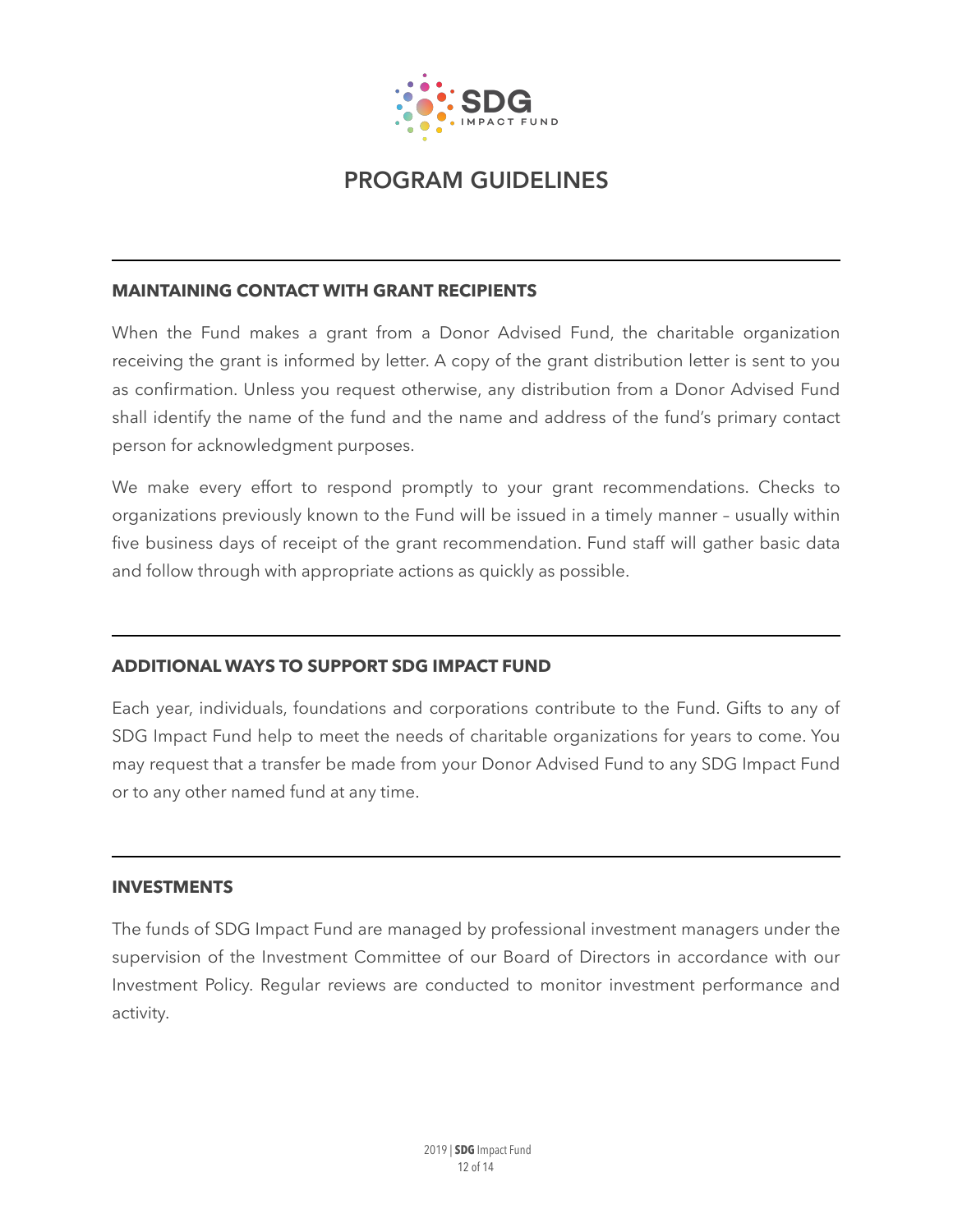

#### **RECORD KEEPING AND REPORTING**

#### **Confirmation of Contributions**

SDG Impact Fund will provide a letter confirming the receipt and approval of a contribution by the donor. Such letter will provide the date of the contribution and a description of the asset transferred. The confirmation letter is designed to fulfill the IRS requirement for substantiation of the contribution and should be maintained as part of the donor's tax records. As a courtesy to donors, the confirmation letter will reflect SDG Impact Fund's good faith estimate of the fair market value of securities as of the date of gift. Donors making contributions of assets other than cash or publicly traded securities are responsible for obtaining their own appraisal of value as required by law and nothing herein should be construed to mean that the donor may rely on any estimate of value provided by SDG Impact Fund's staff for purposes of the donor's tax deduction. SDG Impact Fund is not responsible for and neither renders any tax or legal advice regarding the value or deductibility of assets contributed to a Donor Advised Fund under the program.

#### **Donor Advised Fund Statement**

SDG Impact Fund will provide monthly statements that summarize contributions, grants and investment pool activity for each fund. Upon request, SDG Impact Fund will provide additional hard copies of statement, sent via United Postal Service.

#### **ADMINISTRATION FEES**

There is no initial charge to set up a fund. Once a fund is established, an Administrative Support Fee is assessed on a quarterly basis. Administrative Support Fees provide for the operation of the Fund, including documenting tax deductions for donors, check preparation, grant review and processing, fund reports, mailing, data processing, bookkeeping and obtaining an independent audit. These fees are assessed directly to the fund and do not require an additional payment by you.